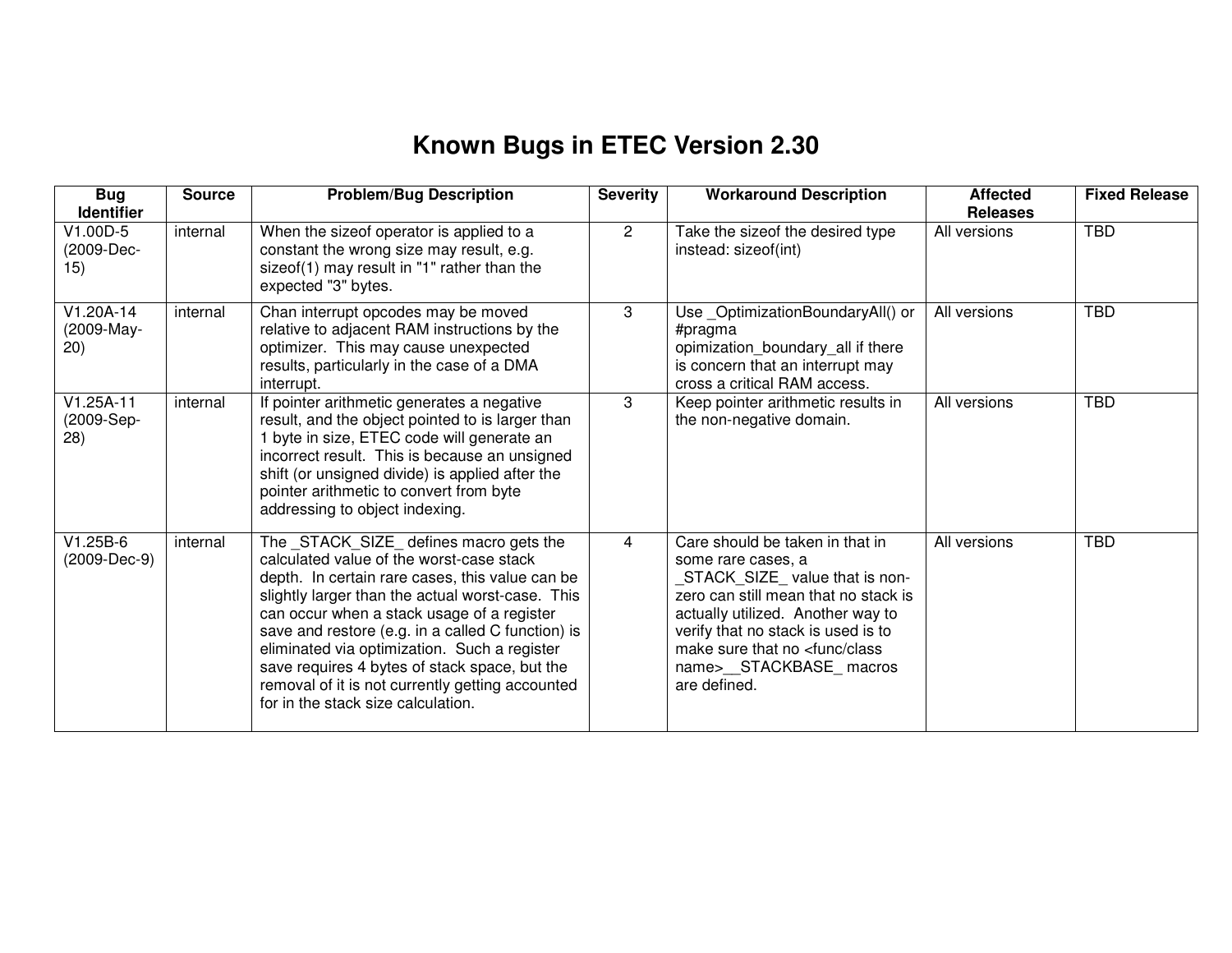| $V1.25B-7$<br>(2009-Dec-<br>11)  | internal &<br>customer | The optimizer/analyzer does not yet support<br>reentrant functions, whether they be callable C<br>functions or ETEC code fragments.<br>Reentrance is supposed to be detected and<br>cause an error, but in some cases this<br>detection failed, allowing for optimization to<br>continue. Sometimes the result could be a<br>linker crash, or sometimes invalid code<br>generation, or in some cases working code<br>resulted. | 3              | Avoid writing reentrant functions<br>until the ETEC optimizer/analyzer<br>fully supports them.                                                               | All versions     | V1.25C<br>(reentrance)<br>detection),<br>TBD (support<br>reentrance) |
|----------------------------------|------------------------|--------------------------------------------------------------------------------------------------------------------------------------------------------------------------------------------------------------------------------------------------------------------------------------------------------------------------------------------------------------------------------------------------------------------------------|----------------|--------------------------------------------------------------------------------------------------------------------------------------------------------------|------------------|----------------------------------------------------------------------|
| $V2.23B-5$<br>(2014-Mar-<br>18)  | internal               | In some cases when making a fragment call,<br>and the fragment is contiguous with the calling<br>code (i.e. jump can be eliminated), the link-<br>time optimizer mistakenly optimizes out code it<br>should not.                                                                                                                                                                                                               | $\overline{2}$ | This situation, if encountered, can<br>be corrected by re-arranging the<br>code to prevent the fragment call<br>and fragment code from being<br>continguous. | V2.00A and newer | <b>TBD</b>                                                           |
| $V2.23B-7$<br>(2014-Jun-6)       | customer               | The C preprocessor is currently allowing the<br>same macro to be expanded in multiple<br>replacement passes, which causes the<br>preprocessor to break when such "recursion"<br>is encountered.                                                                                                                                                                                                                                | 3              | Avoid self-referencing<br>preprocessor macros.                                                                                                               | All versions     | <b>TBD</b>                                                           |
| $V2.30A-1$<br>(2014-Jun-<br>(27) | internal               | When an output path/file is specified that is<br>different than the source file directory when<br>compiling a source file that contains inline<br>assembly, the inline assembly debug<br>information does not come through correctly<br>nor does the listing file generate correctly.<br>The code does compile correctly.                                                                                                      | 3              | Use same directory, or ignore the<br>issue.                                                                                                                  | All versions     | V2.30B                                                               |
| V2.30B-1<br>(2014-Jul-22)        | customer               | The 32-bit fract type is documented, but was<br>actually unsupported. Like the 32-bit int type,<br>the only allowed operations are load/store.                                                                                                                                                                                                                                                                                 | $\overline{4}$ | Use the 32-bit int type if wanting to<br>load/store 32 bits.                                                                                                 | All versions     | V2.30C                                                               |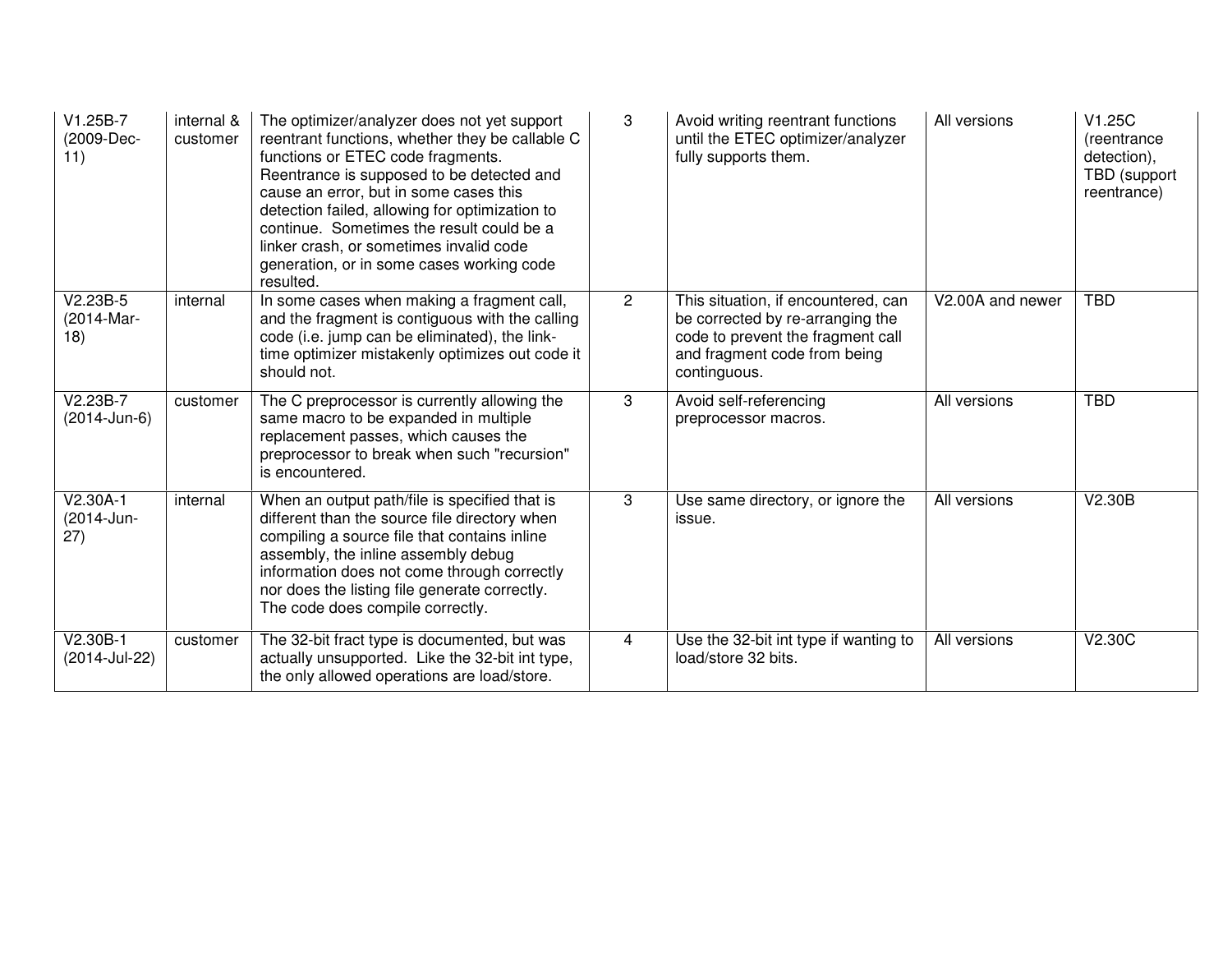| V2.30B-2<br>(2014-Jul-30) | customer | The register re-use optimization can produce<br>buggy executable in the case where an 'if'<br>statement (not 'if-else') contains a call to<br>fragment, return, or break under the 'if'. This<br>case may lead to falsely determining that two<br>variables usage does not overlap, allowing<br>them incorrectly to utilize the same register.                                                                                                                                                                                                                                                                                                                                    | $\overline{2}$ | There are two ways to work-<br>around this problem. One is to<br>disable the optimization by using<br>the compiler option "-<br>optDis=0x27". The second is to<br>create a dummy else condition:<br>if $(x)$<br>$\mathcal{U}$<br>return;<br>else // work-around bug V2.30B-<br>$\overline{c}$ | V2.30A and newer | V2.30C |
|---------------------------|----------|-----------------------------------------------------------------------------------------------------------------------------------------------------------------------------------------------------------------------------------------------------------------------------------------------------------------------------------------------------------------------------------------------------------------------------------------------------------------------------------------------------------------------------------------------------------------------------------------------------------------------------------------------------------------------------------|----------------|-----------------------------------------------------------------------------------------------------------------------------------------------------------------------------------------------------------------------------------------------------------------------------------------------|------------------|--------|
| V2.30B-3<br>(2014-Jul-31) | customer | Overflow of global/engine scratchpad memory<br>is not being detected properly, which can lead<br>to overlapping memory usage and execution<br>bugs. The bugs only occur if global memory<br>(1024 bytes) or engine memory (512 bytes) is<br>exceeded by scratchpad memory at the start<br>of the linking stage (note that link-time<br>optimizations can compress scratchpad<br>useage).<br>One way the problem can be detected is by<br>looking at the map file<br>.globalscratchpad/.enginescratchpad segment<br>- addresses for same-size objects should<br>always be ascending, but if they descend at<br>any point in the ordered list, this bug may<br>have been activated. | $\overline{2}$ | The only work-around is to reduce<br>global (or engine) data and<br>scratchpad memory usage to<br>below the limit. This can be done<br>by moving items to channel frame<br>memory, moving functions inline,<br>or other techniques.                                                           | All versions     | V2.30C |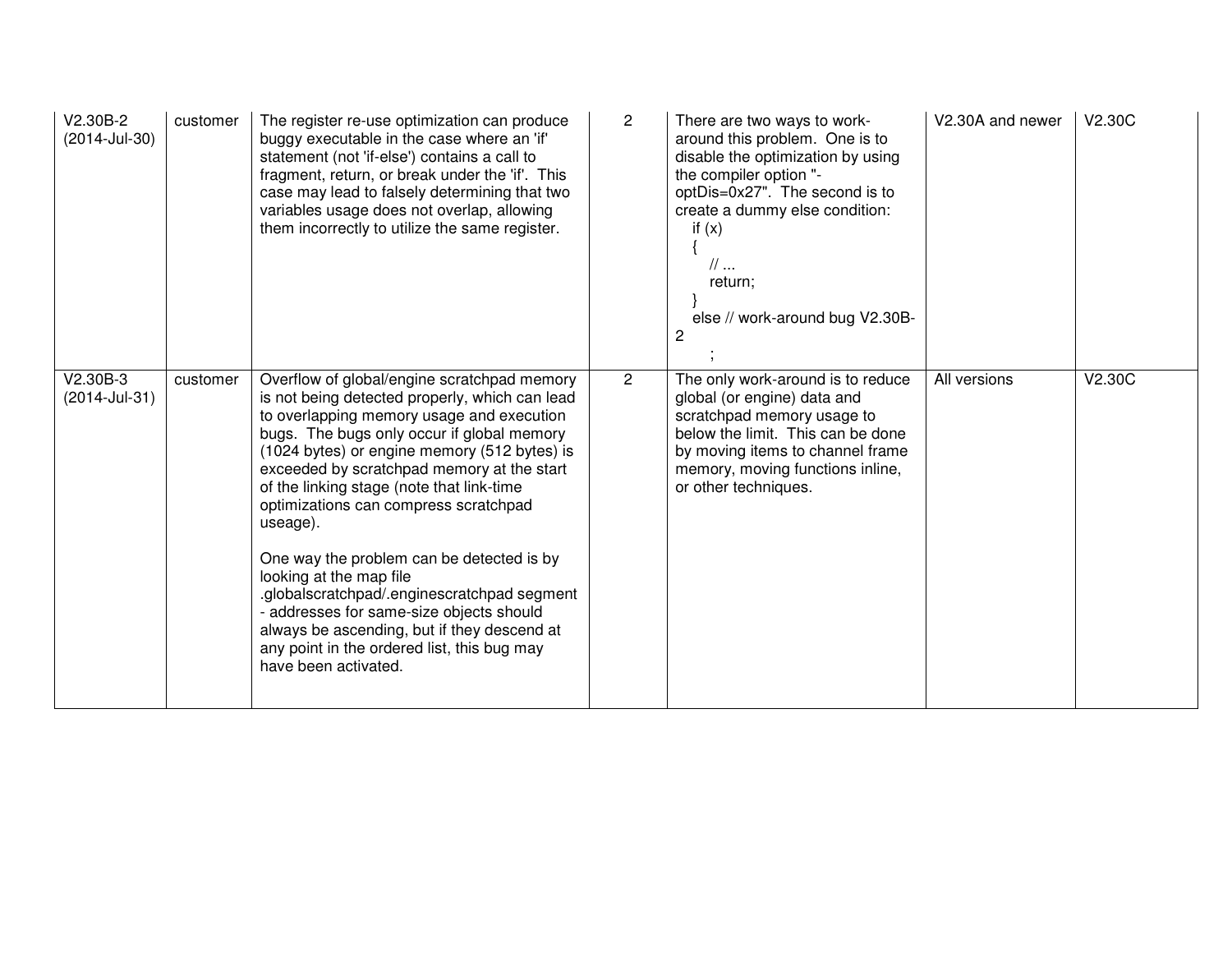| V2.30B-4<br>(2014-Aug-<br>11) | customer | The compiler executable (ETEC cc.exe) is<br>incorrectly checking the validity of any search<br>paths passed to it, which may lead to a<br>warning and having the search path filtered<br>out (which then leads to a compile failure<br>when the needed include file cannot be<br>located). The search path is being checked<br>against the current working directory rather<br>than the source file directory. When C<br>preprocessing is done via ETEC_cpp.exe, the<br>correct seacrh path is checked. The invalid<br>and uneeded ETEC cc.exe check will be<br>removed. | 3 | There are multiple workarounds.<br>One is to create an empty<br>directory to allow the incorrect<br>ETEC cc.exe check to pass.<br>Another is to change the build<br>process so that the current<br>working directory and source file<br>directory are the same when<br>building. | V2.30B       | V2.30C |
|-------------------------------|----------|--------------------------------------------------------------------------------------------------------------------------------------------------------------------------------------------------------------------------------------------------------------------------------------------------------------------------------------------------------------------------------------------------------------------------------------------------------------------------------------------------------------------------------------------------------------------------|---|----------------------------------------------------------------------------------------------------------------------------------------------------------------------------------------------------------------------------------------------------------------------------------|--------------|--------|
| V2.30B-5<br>(2014-Aug-<br>11) | customer | When a pragma write is outputting the value of<br>an enumeration literal, and the enumeration<br>type is defined in multiple object files that are<br>being linked, the literal value gets replicated<br>resulting in an incorrectly generated pragma<br>write file.                                                                                                                                                                                                                                                                                                     | 3 | No simple work-around for pragma<br>write files, but the problem does<br>not exist in the auto-defines host<br>interface file.                                                                                                                                                   | All versions | V2.30C |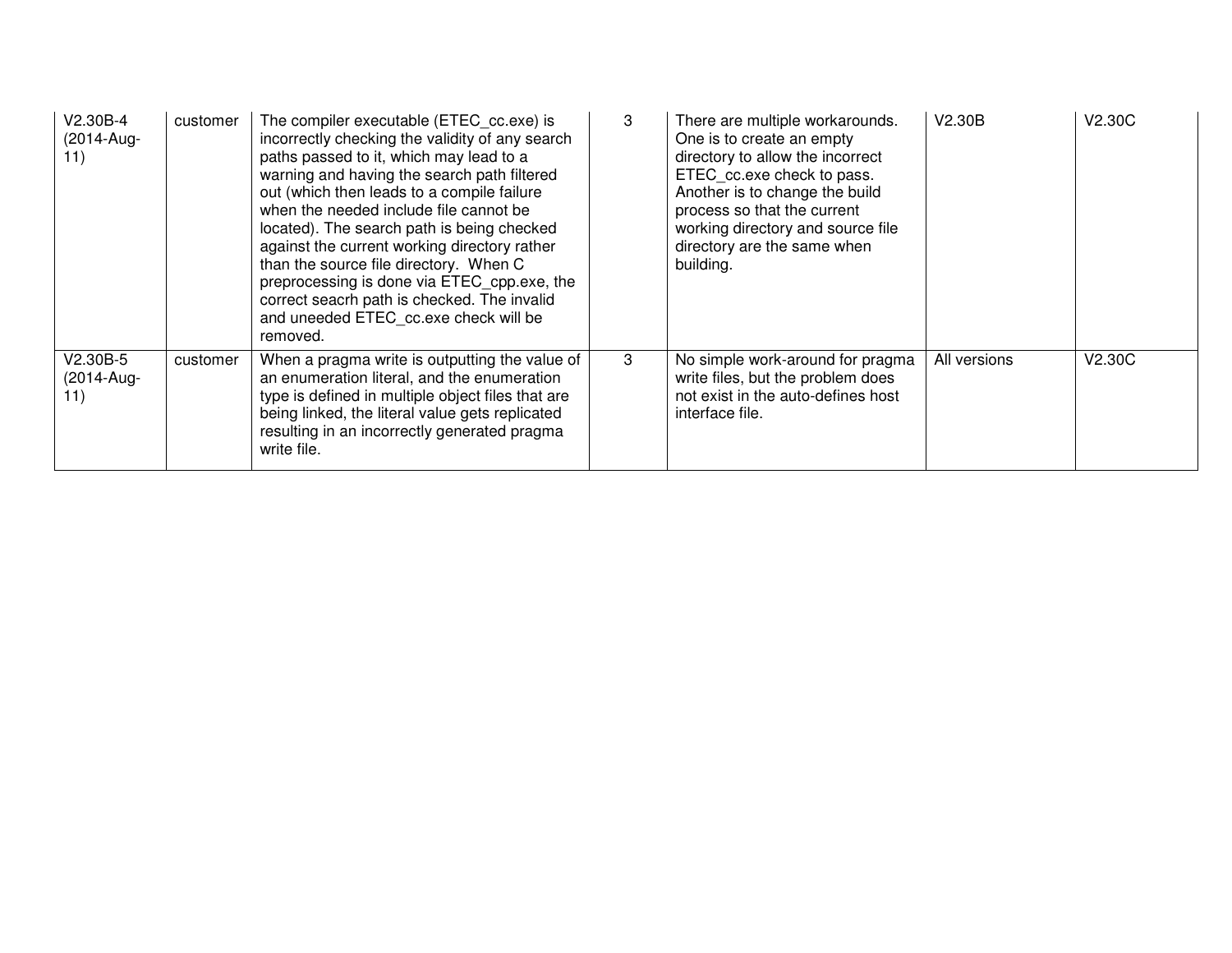| $V2.30D-1$<br>(2014-Nov-<br>26) | customer | The register re-use optimization can produce<br>incorrect executable code in two cases. In<br>one case, if two local variables are used in the<br>same expression but do not otherwise overlap<br>in usage, they may incorrectly get assigned to<br>the same register. The second case can<br>occur when one variable is declared at a<br>higher scope, and then is accessed both<br>before and after an inner scope variable,<br>which may incorrectly get assigned to the<br>same register. | $\overline{2}$ | There are generally work-arounds<br>for any of these types of problems<br>encountered. One way to work-<br>around an issue is declare the<br>conflicting local variables in the<br>same scope. A second way may<br>be to reverse operands in an<br>expression to make the<br>optimization think there is an<br>overlap. For example, in the<br>following code x and y are<br>presenting the conflict bug:<br>$t = x + 1$ ;<br>if $(x > y)$<br>Can be changed to:<br>$t = x + 1$ ;<br>if $(y < x)$<br>in order to force the determination<br>of an x/y overlap. Detection of<br>both variables in use<br>simultaneously in an expression is<br>in the current algorithm, but the<br>check was not getting activated in<br>all the necessary cases. A third<br>way is to disable the register re-<br>use optimization by passing the "-<br>optDis=0x27" option to the<br>compiler. | V2.30A and newer | V2.31A |
|---------------------------------|----------|-----------------------------------------------------------------------------------------------------------------------------------------------------------------------------------------------------------------------------------------------------------------------------------------------------------------------------------------------------------------------------------------------------------------------------------------------------------------------------------------------|----------------|----------------------------------------------------------------------------------------------------------------------------------------------------------------------------------------------------------------------------------------------------------------------------------------------------------------------------------------------------------------------------------------------------------------------------------------------------------------------------------------------------------------------------------------------------------------------------------------------------------------------------------------------------------------------------------------------------------------------------------------------------------------------------------------------------------------------------------------------------------------------------------|------------------|--------|
| $V2.30D-2$<br>$(2015-Jan-7)$    | customer | The duplicate expression optimization can<br>cause problems in certain specific cases<br>where the detected duplicate expression gets<br>converted under the hood to a test opcode.<br>The most likely case for this to occur is when<br>a single bit of a variable/expression is being<br>tested using a bitwise and operator.                                                                                                                                                               | 3              | Disable the duplicate expression<br>optimization in the compilation of<br>the problem file by specifying "-<br>optdis=0x21" on the command<br>line.                                                                                                                                                                                                                                                                                                                                                                                                                                                                                                                                                                                                                                                                                                                              | V2.00A and newer | V2.31A |